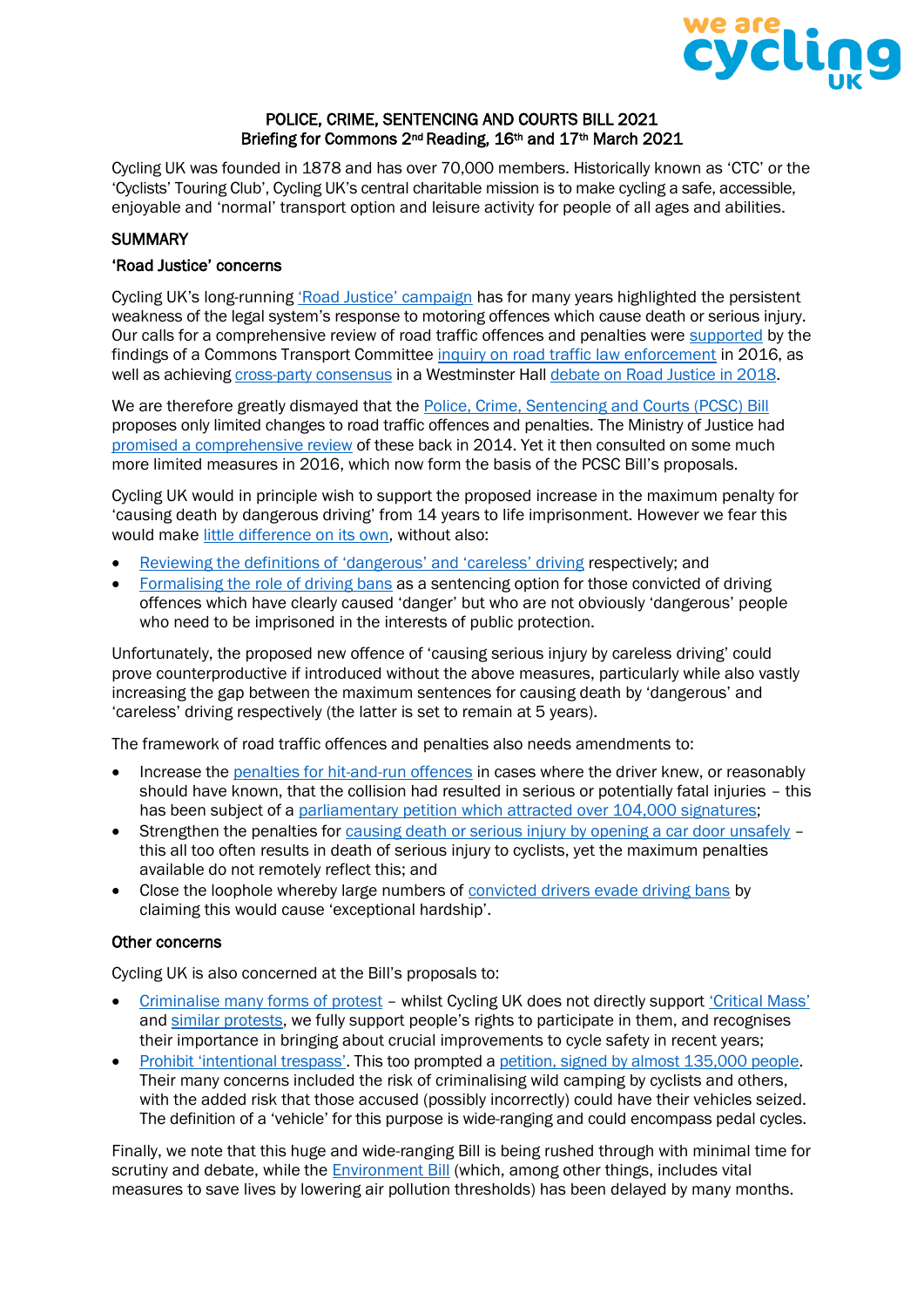# 1. 'ROAD JUSTICE' ISSUES

Cycling UK has [long been concerned](https://publications.parliament.uk/pa/cm200708/cmselect/cmjust/407/8030411.htm) that the framework of road traffic offences and penalties is not fit for purpose. Our ['Road Justice' campaign](https://www.cyclinguk.org/news/ctc-launches-road-justice-campaign) was launched in 2013, after we had collected over 4,000 reports of bad driving which the victims felt were not dealt with properly by the legal system. Our calls for a comprehensive review of road traffic offences and penalties were [supported](https://www.cyclinguk.org/blog/cherry-allan/mps-back-ctc%E2%80%99s-calls-road-traffic-law-enforcement) by the findings of a Commons Transport Committee [inquiry on road traffic law enforcement](https://publications.parliament.uk/pa/cm201516/cmselect/cmtrans/518/51802.htm) in 2016, as well as achieving [cross](https://www.cyclinguk.org/news/mps-criticise-inconsistent-laws-road-justice-debate)[party consensus](https://www.cyclinguk.org/news/mps-criticise-inconsistent-laws-road-justice-debate) in a Westminster Hall [debate on Road Justice in 2018,](https://hansard.parliament.uk/Commons/2018-11-20/debates/7CCA537F-54DB-4F17-92AE-60DABD4137C6/RoadSafetyAndTheLegalFramework) following an [inquiry](https://allpartycycling.org/resources/inquiries/justice/) on the subject by the All Party Parliamentary Group on Cycling and Walking.

The Ministry of Justice [promised in 2014](https://www.cyclinguk.org/news/government-announces-full-review-of-driving-offences-and-penalties) to carry out the comprehensive review of road traffic offences that we had long called for. We are therefore greatly dismayed that the Bill's proposals reflect only the much more limited set of proposals that it [consulted on in 2016.](https://www.cyclinguk.org/blog/duncandollimore/9000)

# The distinction between 'dangerous' and 'careless' driving

A key concern for Cycling UK and our allies is how often drivers are either prosecuted or convicted for a 'careless' driving offence, even where death and serious injury results from driving which self-evidently caused 'danger' that should have been 'obvious to a competent and careful driver', and which should therefore have been classed as 'dangerous' driving according to [section 2A of the Road Traffic Act 1988.](https://www.legislation.gov.uk/ukpga/1988/52/section/2A) Consequently, many such offences result in sentences that are widely perceived as unduly lenient.

One example is the case of [Frankie Katciotis,](https://www.dailyecho.co.uk/news/16189825.frankie-katciotis-18-banned-driving-two-years-steven-jones-61-killed-accident-near-beaulieu/) who admitted causing death of 61 year old cyclist Steven Jones by 'careless' driving in August 2017. Despite his visibility being hampered by low sunlight, Katciotis was breaking the speed limit when he drove into the back of Jones's bicycle in the New Forest. He received a suspended 6 months sentence and a 2-year driving ban, along with 240 hours of unpaid community service.

Other similar recent cases include:

- [David McSkimming,](https://www.expressandstar.com/news/crime/2020/09/04/man-admits-careless-driving-in-fatal-crash/) who admitted killing cyclist Anthony Satterthwaite by 'careless' driving in December 2018. McSkimming was driving at 59mph in a 40mph zone as he approached a bend, when he lost control of his car on a damp road and span into the cyclists' path. He too received a 6 month suspended sentence and a 2-year driving ban, along with 250 hours of community service.
- Coach driver [Barry Northcott,](https://www.standard.co.uk/news/crime/coach-driver-who-killed-young-architect-karla-roman-as-she-cycled-to-work-jailed-a3942281.html) who killed cyclist Karla Roman in February 2017. He illegally pulled up beside her in the cyclists' box at a set of red traffic lights (he said he routinely did this "to avoid getting swarmed by cyclists"), then turned across her path without paying attention. He received a 15 month jail term and a 5 year driving ban.
- [Ayesha Penfold,](https://www.kentonline.co.uk/romney-marsh/news/driver-avoids-jail-after-admitting-causing-cyclists-death-184267/) who killed 69 year old cyclist John Durey in a head-on collision while overtaking a car and a lorry. Durey would have been visible to her for at least 45 seconds beforehand, yet she failed to see him till it was too late to take avoiding action. The jury failed to agree on a 'dangerous' verdict, hence she was convicted for causing death by careless driving (which she admitted). She received a 12-month community order and an 18 month driving ban.

The case of [Abdul Sujac](https://www.standard.co.uk/news/crime/jailed-killer-driver-who-boasted-of-doing-146mph-and-sent-bragging-videos-of-dodging-ban-on-whatsapp-a3966506.html) highlights the consequences of such leniency. In February 2017, Sujac seriously injured a pedestrian in Stratford, East London, but pleaded guilty to 'careless' driving and received just 9 points on his licence. He then sent friends a WhatsApp video saying "Nine points ain't stopping me from driving". Nine months later he killed pedestrian Laura Keyes, who was crossing the road as he drove at 68mph on a 30mph street, swerving in and out of traffic. Police found videos on his phone of his dangerous and illegal driving, including one captioned "ABDUL ripping the road 146mph". Keyes' death could have been prevented if his earlier offence had attracted the driving ban it deserved.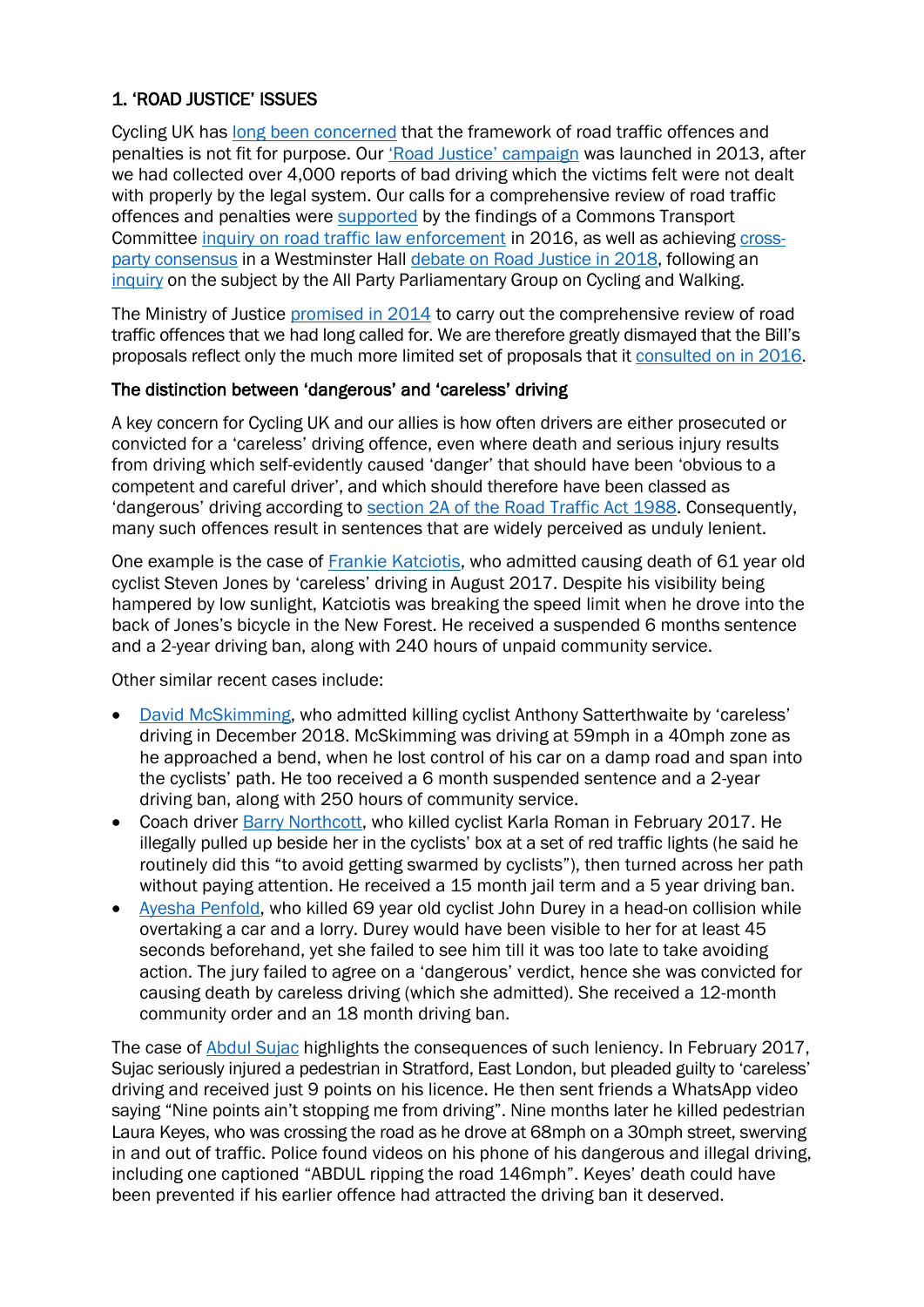It also shows that the courts never come close to using the current maximum 14-year sentence. Although Sujac was a serious repeat offender, his guilty plea to the charge of causing death by dangerous driving earned him a sentence of just 6 years.

Similarly, [Reuben Richardson](https://www.independent.co.uk/news/uk/crime/hit-run-driver-london-cyclist-death-deptford-antonio-marchesini-a9133326.html) received just an 8 years for killing cyclist Antonio Marchesini by dangerous driving in 2018. Richardson had no licence or insurance and was on licence from prison, when he drove the wrong way up a one-way street while using a mobile phone, and kept on driving after crushing Marchesini. When the police tracked him down, he gave a false name and refused to be interviewed. He had 13 previous convictions for 21 offences. If any case deserved a maximum sentence, this was it.

Clause 64 of the Bill proposes to increase the maximum sentences for the offences of 'causing death by dangerous driving', and of 'causing death by careless driving when under the influence of drink and drugs', from 14 years to life imprisonment. Cycling UK would wish to support these provisions. However, on their own, these changes would have [little if any impact.](https://www.cyclinguk.org/blog/why-increasing-maximum-sentences-killer-drivers-doesnt-fix-problem) Cycling UK knows of no case where these maximum sentences have ever been used, and certainly there were [none in the 5 years to 2017.](https://questions-statements.parliament.uk/written-questions/detail/2019-03-11/230792)

It is far more important to prevent driving being dismissed as merely 'careless' offences, as happens in the majority of fatal prosecutions. If the maximum sentence for causing death by 'dangerous' driving is increased from 14 years to life, while causing death by 'careless ' driving remains at 5 years, this is likely to have the following consequences:

- Defendants will be even more determined to oppose 'dangerous' prosecutions and instead to accept guilty pleas for 'careless' offences;
- Jurors are even less likely to be willing to convict for 'dangerous' offences if they fear this could inflict a very long sentence on a driver whose offence they could imagine committing themselves ('there but for the grace of God go I');
- This increased reluctance of jurors to convict for 'dangerous' offences would make prosecutors even more wary of pressing these charges in the first place, and instead would make them more likely to accept guilty pleas for 'careless' offences.

These effects would be further magnified if a new offence of causing serious injury by 'careless' driving is introduced at the same time, as proposed in clause 65 of the Bill.

Since the offence of causing death by careless driving was introduced in 2008, it has become the most common outcome from fatal driving prosecutions. In the 10 years to 2018, there were 1898 convictions for causing death by 'careless' driving, compared with just 1482 convictions for causing death by 'dangerous' driving. Cycling UK finds it hard to believe that so many fatal offences did not involve danger that would have been 'obvious to a competent and careful driver'.

This could be rectified in one of two ways:

- EITHER: 'Dangerous' driving could be defined as driving which falls so far below the standard of a competent and careful driver that it would result in an immediate failure if committed during a driving test. 'Careless' driving would be driving that fell below that standard, but only far enough to warrant a driving test points deduction. This would provide clarity for what were always supposed to be 'objectively' defined offences (i.e. they were intended to relate to the standard of driving, rather than the state of mind of the driver).
- OR: 'Dangerous' driving could be replaced by the former offence of 'Reckless driving', which preceded the introduction of 'dangerous' driving in 1991. The pitfalls of the older offence (namely the difficulty of proving a 'reckless' state of mind to the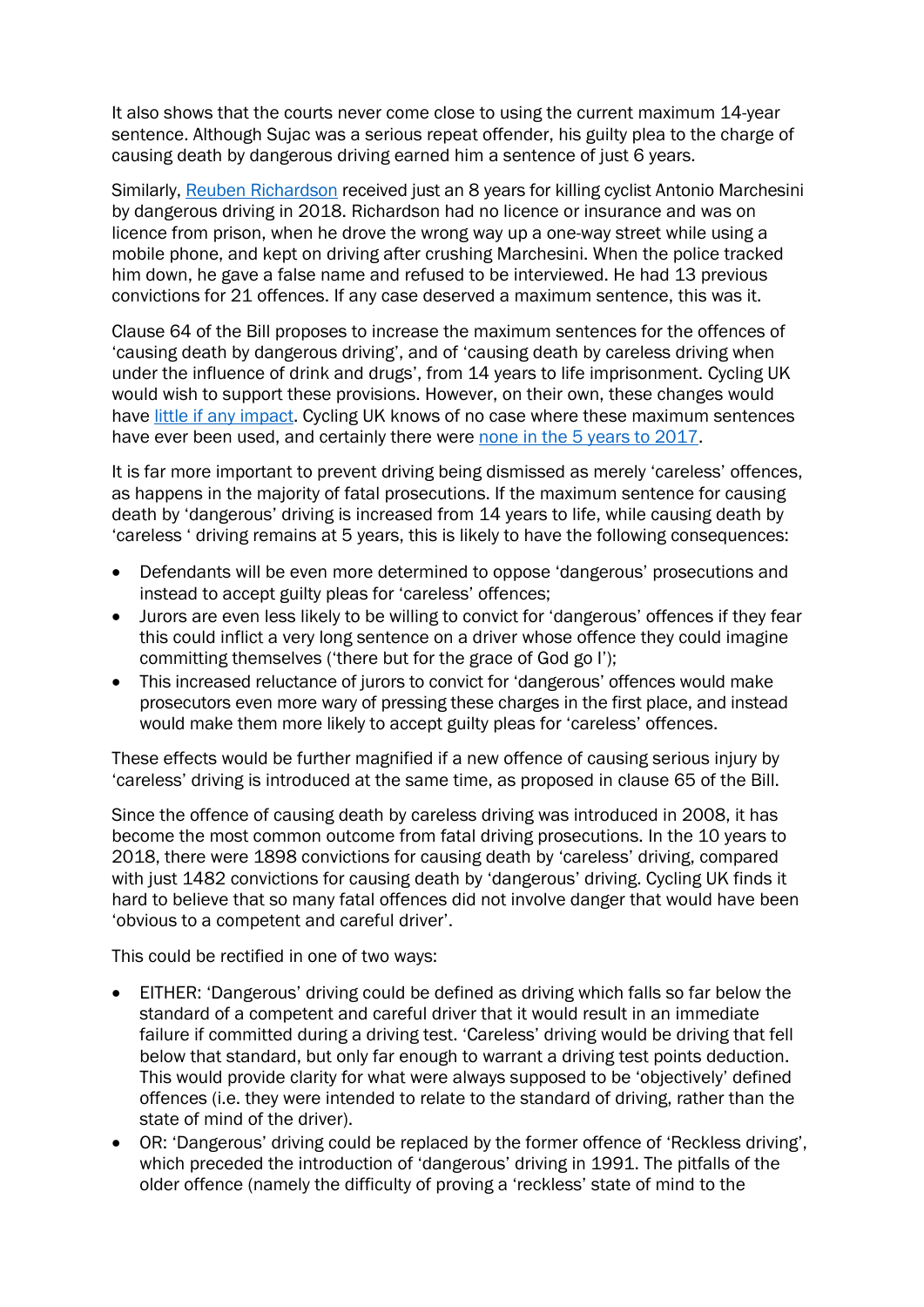criminal standard, i.e. 'beyond reasonable doubt') could be avoided by creating a reverse burden of proof, whereby driving that appeared to be 'reckless' could be assumed to be 'reckless', unless the driver provided a credible alternative explanation. This option is legally more complex, however it would create a better alignment between offences and penalties: reckless driving would generally attract custodial sentences, whereas 'careless' offences would mainly attract driving bans.

### The importance of driving bans, and the 'exceptional hardship' loophole

Whatever option is chosen, there is a need to formalise the role of driving bans as a sentencing option. Driving bans should be the norm for offences which may have caused danger but where there is no indication that the driver is a 'dangerous' person who needs to be locked up for public protection. Custody should be the assumed sentence for those displaying a more reckless attitude, including those who breach driving bans.

Meanwhile, the rules on driving bans need to be tightened, including for drivers who have 'totted up' 12 points on their licence. Drivers facing bans routinely gain exemptions by claiming that this would cause 'exceptional hardship'. Recent figures show that around [8,800 people are still being allowed to drive](https://www.iamroadsmart.com/media-policy/newsroom/news-details/2021/03/09/life-in-the-fast-lane-pensioners-have-more-penalty-points-than-young-drivers-says-iam-roadsmart) despite having accrued 12 penalty points.

The risks of this approach are highlighted by the case of [Christopher Gard.](https://www.cyclinguk.org/news/magistrates-allowed-texting-driver-keep-licence-lee-lost-life) In August 2015 he hit and killed cyclist Lee Martin, while texting a friend. He had failed to notice Lee and several other cyclists he had passed who were taking part in a time-trial on the A31 in Hampshire. This was the 9th time since 2009 that he had been caught using a mobile phone while driving. Twice previously he had been sent on a driver retraining course, and he had been convicted and fined on 6 other occasions. Yet the magistrates repeatedly accepted his plea that banning him from driving would cause 'exceptional hardship'. This wholly 'unexceptional' leniency created far greater 'hardship' for Lee's bereaved family.

# Serious and fatal 'car dooring' offences

Another legal loophole which needs closing is the leniency of the penalties for opening car doors dangerously. Cycling UK has called for the forthcoming revision of the Highway Code to say that drivers and passengers should open a car door with the hand on the opposite side to the door (e.g. using their left hand to open a door on their right). This technique, known as the 'Dutch Reach' (because it is normal in the Netherlands) makes them turn their head to see whether it is safe before opening the door.

However the maximum penalty for this offence  $-$  £1000 fine  $-$  does not remotely reflect its [potentially lethal consequences.](https://www.cyclinguk.org/article/how-could-law-protect-cyclists-better-car-dooring-or-drivers-who-fail-stop) A Freedom of Information request by Cycling UK showed that, between 2011 and 215, there were 3,108 people injured, eight fatally, where the police recorded 'vehicle door opened or closed negligently' as a contributory factor to the injury. 2,009 of those injured were cyclists, of whom 5 were killed, including [Sam Harding,](https://www.bbc.co.uk/news/uk-england-london-20725496) [Sam Boulton](https://www.cyclinguk.org/press-release/2017-06-05/taxi-driver-convicted-%E2%80%98car-dooring%E2%80%99-incident-caused-cyclist-death) and [Robert Hamilton.](https://www.liverpoolecho.co.uk/news/liverpool-news/merseyside-woman-who-caused-cyclist-7729343)

# Serious and fatal 'hit-and-run' offences

If a driver is involved in a collision which results in injury or property damage, they are [required to stop and exchange details](https://www.legislation.gov.uk/ukpga/1988/52/section/170) or, failing that, to report the incident to the police as soon as practicable and within a maximum of 24 hours. However the maximum penalties for failing to do so – a 6-month prison sentence plus a fine, a minimum of 5 points on the driver's licence and possible disqualification – are only sufficient to deter leaving the scene following relatively minor vehicle damage. They do not reflect the gravity of leaving the scene where the driver knew (or ought reasonably to have known) that a victim had suffered serious or potentially fatal injuries.